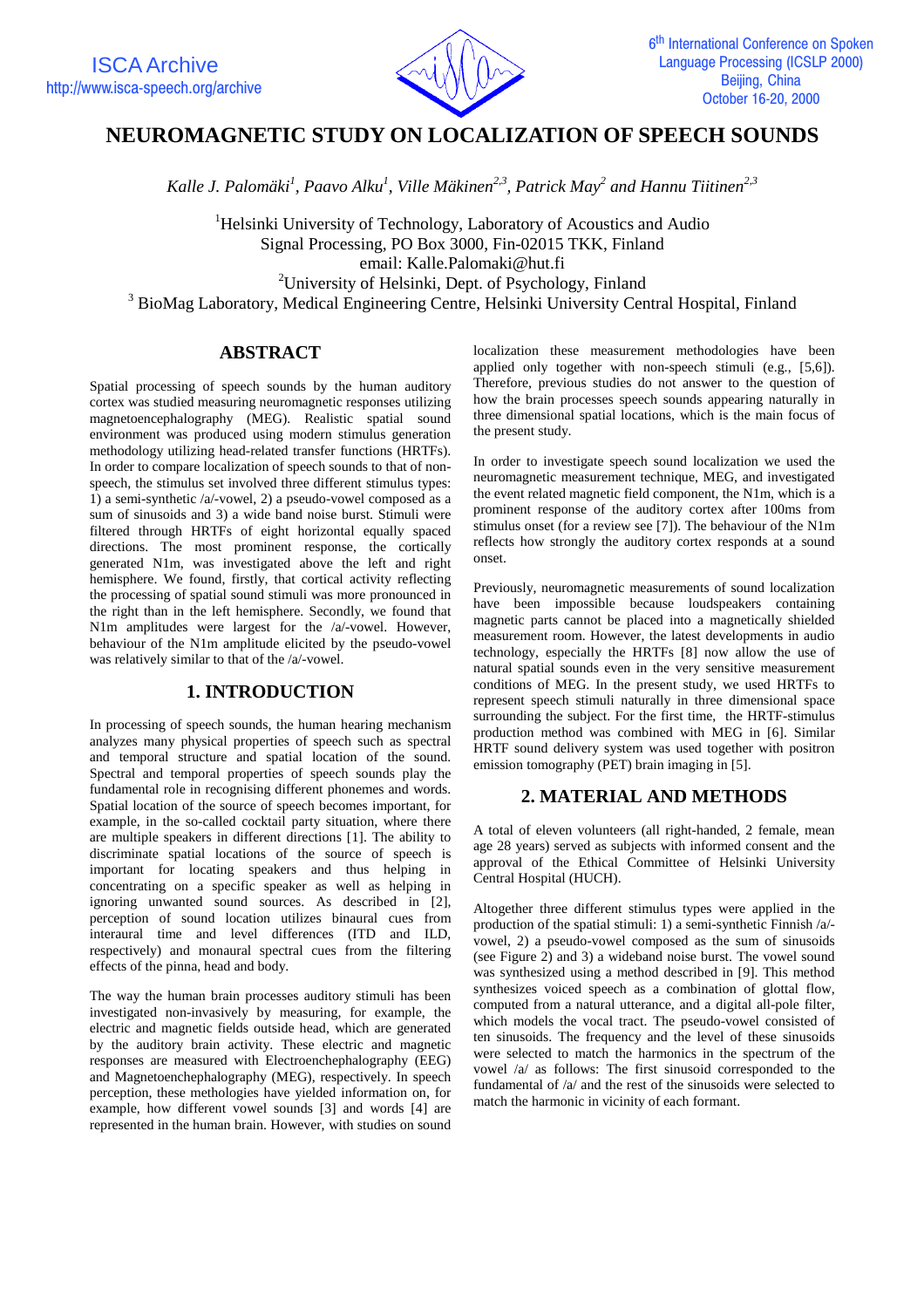Left hemisphere **Right hemisphere** Right hemisphere



**Figure 1:** N1m responses elicited by the vowel /a/ for both hemispheres (grand-averaged over 11 subjects) from the sensor maximally detecting N1m activity shown for each of the eight direction angles. MEG measurements were conducted by using spatial sounds corresponding to eight different source locations as stimuli. The stimuli comprised HRTF-filtered sounds whose direction angle was varied between  $0^{\circ}$  and  $315^{\circ}$  in the azimuthal plane. The obtained magnetic responses were quantified by using the channels with the largest N1m amplitude over the left and the right hemisphere.



**Figure 2:** Spectra of a) the semi-synthetic /a/-vowel and b) the pseudo-vowel. Figure represents 0-4 kHz of the whole 0-11 kHz band of the stimuli.

Stimuli were presented in eight equally spaced directions (See Figure 1) in horizontal plane  $(0^{\circ}, 45^{\circ}, 90^{\circ}, 135^{\circ}, 180^{\circ}, 225^{\circ},$ 270° and 315°) using the HRTFs provided by the University of Wisconsin [8]. Bandwidths of the stimuli were 11 kHz, stimulus duration 100 ms and onset-to-onset interstimulus interval 800 ms. In the MEG experiment, the stimuli were played by randomizing their direction angle. The intensity of each stimulus type was scaled by adjusting the SPL-value of the sound with 0° azimuth to 75 dB.

The EMFs elicited by auditory stimuli were recorded (passband 0.03-100 Hz, sampling rate 400 Hz) with a 122-channel wholehead magnetometer (Neuromag-122) which measures the gradients  $\partial$ Bz/ $\partial$ x and  $\partial$ Bz/ $\partial$ y of the magnetic field component ne Bz at 61 locations over the head. The subject, sitting in a

reclining chair, concentrated on watching a silent movie and was instructed not to pay attention to the auditory stimuli. Brain activity time locked to stimulus onset was averaged over a 500 ms post-stimulus period (baseline-corrected with respect to a 100-ms pre-stimulus period) and filtered with a passband of 1- 30 Hz. Electrodes monitoring both horizontal (HEOG) and vertical (VEOG) eye movements were used in removing artefacts, defined as activity in excess of  $+150$   $\mu$ V. Over 100 instances of each stimulus type were presented to each subject.

Data from channel pairs above the temporal lobes with the largest N1m amplitude were analyzed separately for both hemispheres, and the N1m amplitude was determined as a vector sum from these channel pairs. As MEG sensors pick up brain activity maximally directly above the source [10], the channel pair at which the maximum was obtained indicates the approximate location of the underlying source.

#### **3. RESULTS**

In the MEG recordings, all stimuli elicited prominent N1m responses. Figure 1 shows grand-averaged N1m responses for the /a/-vowel from eight directions. The grand-averaged N1m amplitude is shown in Figure 3 for the  $/a$ -vowel, the pseudovowel and the wideband noise burst in top, middle and bottom panels respectively.

For all the three stimulus types both hemispheres exhibited tuning to the direction angle, with a contralateral maximum and an ipsilateral minimum in the N1m amplitude. For the vowel /a/ this implies that the N1m amplitude reaches the maximum value in the direction angles 90° and 270° for the left and right hemisphere, respectively and the minimum value in the direction angles 225° and 135° for the left and right hemisphere, respectively.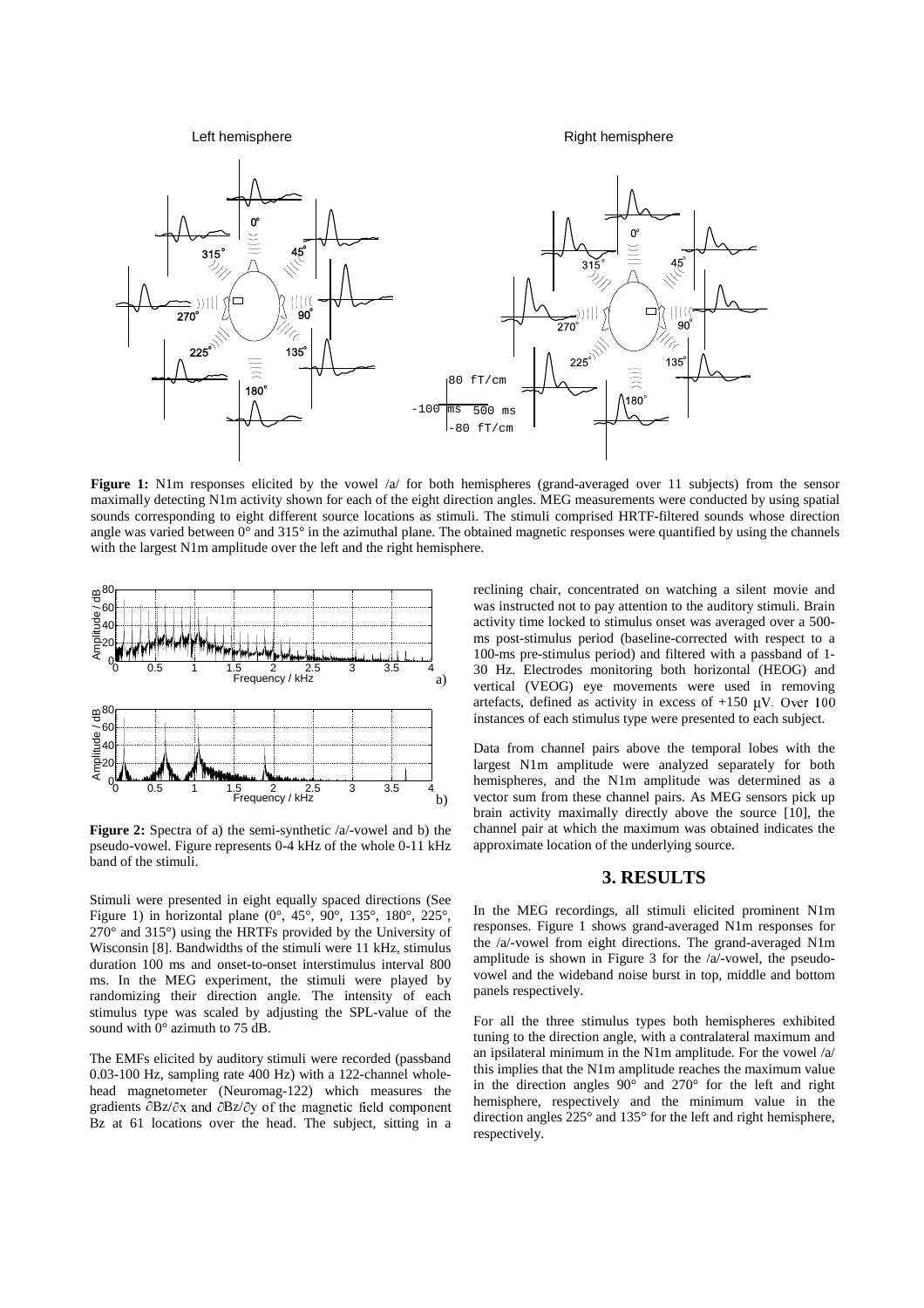

**Figure 3:** The N1m amplitude (grand-averaged over 11 subjects) as a function of direction angle calculated as the vector sum from the channel pair maximally detecting N1m activity over the left and right hemisphere. Stimulus types from top to down are: the /a/ vowel, the pseudo-vowel and the noise burst. Error bars indicate standard error of the mean.

The current results suggest the right-hemispheric preponderance in processing of spatial sound. The N1m responses were considerably larger in amplitude over the right than over the left hemisphere with all three stimulus types. The mean N1m amplitude across the eight direction angles was larger in the right hemisphere (113.19, 109.94 and 60.41 fT/cm, for the /a/ vowel, pseudo-vowel and noise, respectively) than in the left (75.14, 72.86 and 40.35 fT/cm, for the /a/-vowel, pseudo-vowel and noise, respectively). Interestingly, these numerical data indicate that the ratio in N1m activity between the right and the left hemisphere was 1.5 for all three stimulus types. Further, the N1m amplitude variation was larger in the right than in the left hemisphere.

Comparing brain activity between each stimulus type shows that the /a/-vowel exhibits the largest N1m amplitude in both hemispheres. This is seen in both the peak amplitude of the N1m (occurring in 270°) and the N1m amplitude averaged over all directions. Furthermore, the N1m amplitude elicited by both the /a/-vowel and the pseudo-vowel was considerably larger than that of the noise burst.

### **4. DISCUSSION**

Our results show that both cortical hemispheres are sensitive to sound location in three-dimensional space. The amplitude of the N1m exhibited tuning to the sound direction angle in both hemispheres, with response maxima and minima occurring for contralateral and ipsilateral stimuli, respectively. This contralateral preponderance was expectable according to previous studies (e.g., [11,12,13]).

The present results suggest a degree of right-hemispheric specialization in the processing of auditory space as previously observed in [6] where spatial stimuli were produced using HRTF-filtered noise. The current results demonstrate that this right hemispheric preponderance in the N1m remained when spatial stimuli consisted of different kinds of periodic sounds (the vowel /a/ and the pseudo-vowel). Previous studies reveal that there is no significant difference in the N1m amplitude between the hemispheres in processing of vowels [3]. Hence, vowels presented in different spatial locations seem to exhibit hemispheric asymmetry in the N1m amplitude. In addition, the right hemisphere appeared to be more sensitive to changes in the direction angle, with the variation of the amplitude of the N1m across direction angle being almost twice as large in the right hemisphere than in the left.

The current study shows, interestingly, that N1m behaviour was suprisingly similar for two periodic stimuli (the vowel /a/ and the pseudo-vowel) that were perceptually clearly different. This may be related to the fact that the spectral partials of the